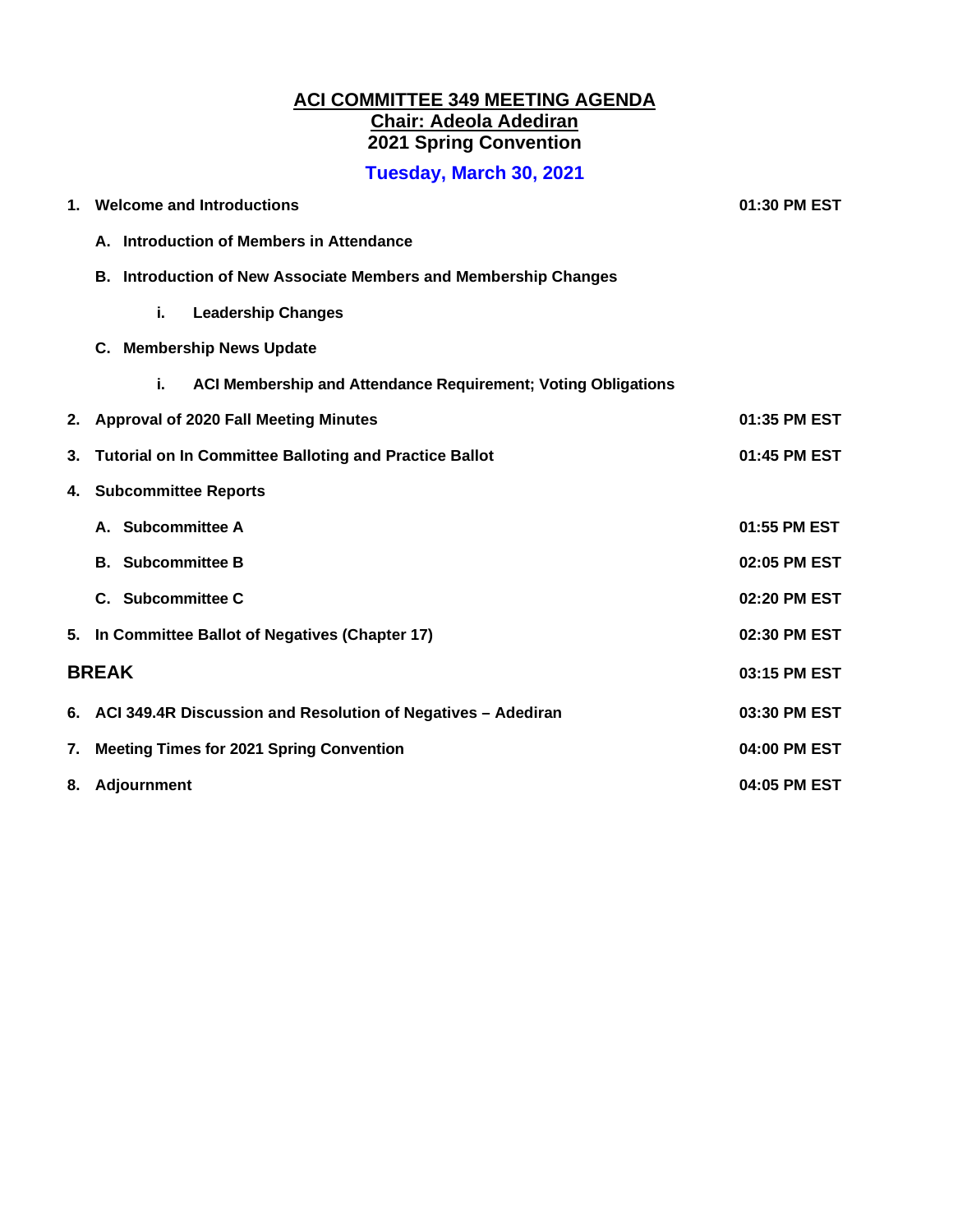### **ACI 349 Subcommittee A (Materials): Lisa Anderson & Subcommittee B (Design): Amit Varma 2021 Spring Convention**

## **Monday, March 29, 2021**

| 1. Call to Order - Introductions of All Attendees                                                                                                                    | 01:00 PM EST |
|----------------------------------------------------------------------------------------------------------------------------------------------------------------------|--------------|
| 2. Approval of 2020 Fall Meeting Minutes                                                                                                                             | 01:10 PM EST |
| 3. Status Update on Remaining Subcommittee A Chapters - Lisa Anderson                                                                                                | 01:20 PM EST |
| A. Drafting in Progress (Anderson): Chapter 2, Chapter 3, Commentary References                                                                                      |              |
| 4. Revision of ACI 349.1R - Lisa Anderson / Saahas Bhardwaj                                                                                                          | 01:30 PM EST |
| 5. Status Update on Remaining Subcommittee B Chapters - Amit Varma                                                                                                   | 01:50 PM EST |
| A. Pending Final Editing: Chapter 8 (Al-Shawaf)<br>B. Negatives: Chapter 18 (Cantarero-Leal), Chapter 21 (Adediran), Chapter 29<br>(Adediran), Chapter 31 (Anderson) |              |
| 6. Chapter 18 Discussion and Balloting of Negatives - Carlos Cantarero-Leal                                                                                          | 02:00 PM EST |
| 7. BREAK                                                                                                                                                             | 02:45 PM EST |
| 8. Chapters 21 and 31 Discussion and Resolution of Negatives - Adeola Adediran                                                                                       | 03:00 PM EST |
| 9. Chapters 29 Discussion and Resolution of Negatives - Adeola Adediran                                                                                              | 03:45 PM EST |
| 10. Vision Casting for Subcommittee B - Amit Varma                                                                                                                   | 04:15 PM EST |
| 11. Adjournment of Meeting                                                                                                                                           | 04:30 PM EST |